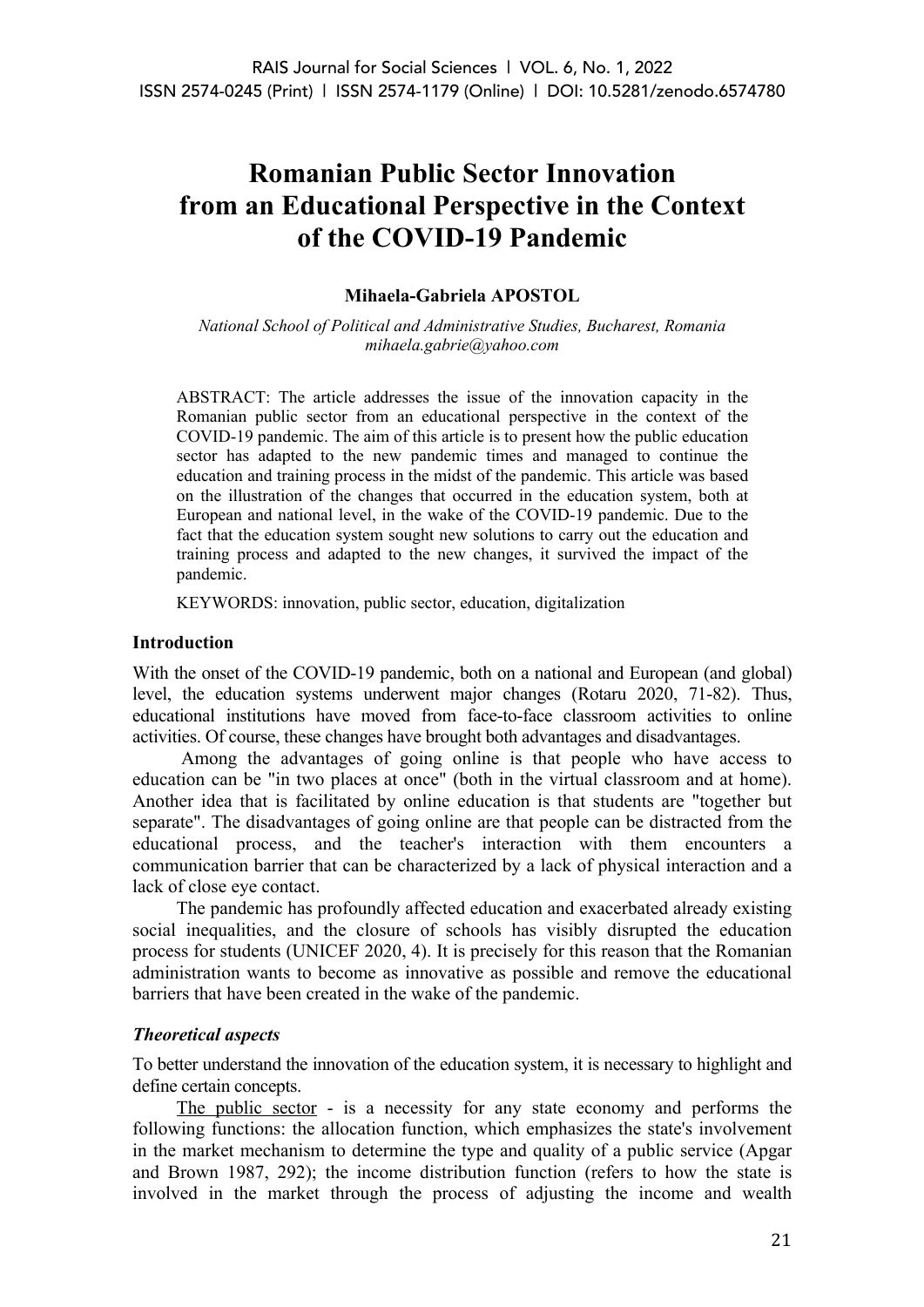accumulated from economic transactions) and the stabilization function (ensures and protects public and private economic transactions). The public sector has a huge impact on each and every one of us, as it is a daily and undeniable presence (Miroiu and Rădoi 2002, 50-100) and it relates to the totality of decisions taken by the powers of the state as well as the ways in which these decisions evolve. The public sector is present in the economic life under many aspects such as public (state) education, public goods, public expenditure, public interest, public services, etc.

Education is a psycho-social activity, which is designed at the level of pedagogical goals and which aims to achieve the function of human formationdevelopment (Cristea 1998, 186-190).

Innovation is the commercial or industrial application of something new, a new product, process or method of production, a new market or source of supply, a new form of business or financial organization (Schumpeter 1993, 353-363). The trend today, with regard to the innovation process, is a trend towards greater integration of technical, organizational and social innovation (Popescu 2016, 15).

Law 324/2003 defines innovation as an activity aimed at generating, assimilating, and exploiting the results of research and development in the economic and social sphere (Law 324/2003 approving Government Ordinance No. 57/2002 on scientific research and technological development 2003).

Innovation is a broad and complex concept, and as far as the education system is concerned, it refers to the use of new technological and methodological research and the replacement of outdated standards. Innovation in the education system emphasizes the development of educational processes so that the activities carried out within the educational process are learned in a quick and enjoyable way by those who have access to education.

As mentioned above, new barriers have recently appeared that make the educational process more difficult, but this does not mean that the original barriers have disappeared, on the contrary, they have become more important. Such barriers can be represented by educational conflict, surrounding noise, the effect of liveliness, the theory of perseverance, stereotypes, the lack of harmony between verbal and non-verbal communication, the incorrect use of paralanguage, as well as emotional blockages and others (Lesenciuc 2017, 22-23).

## **Innovative education system solutions from an EU perspective**

Due to the pandemic situation, the education system has undergone a multitude of changes. This is why the European Union has stressed the importance of the Digitalization Strategy. According to the European Commission, the aim of the EU's digital strategy is to make this transformation work for citizens (European Commission 2019). At the same time, the strategy has also acquired new aspects concerning the digitalization tools used, because when human interactions are limited and restrictions are imposed, all activities, regardless of their nature, become digitalized. Digitalization is the process through which information undergoes a transformation into a digital format.

The European Union supports Member States in their efforts to provide citizens with the best education and training and also contributes to language teaching and learning by encouraging the mobility of students, trainees, teachers and young people.

To achieve the objectives set out in the education and training framework, the EU implements policies in various sectors, including educational institutions; vocational education and training; higher education; adult education and early childhood education and care.

The European Union has created a set of values on education, training, and delivery for the pandemic period, because it is absolutely necessary that during the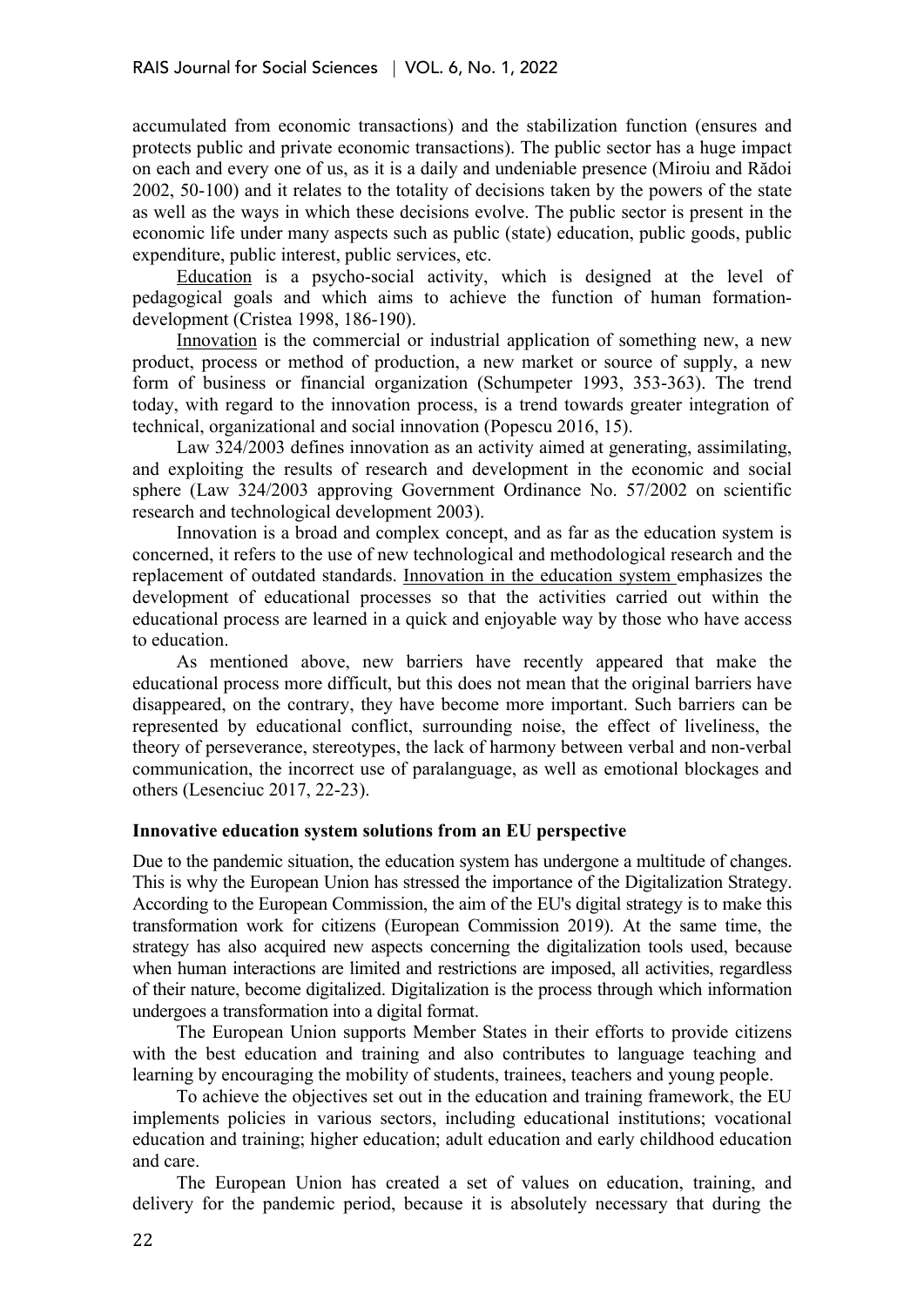acceleration and development of digital change, education systems adapt. The European Union's values on training and educational attainment are:

a) Digital education must respect the principle of social inclusion and be a strategic objective for all education and training institutions;

b) In an era of digitalization, education must also become digitalized;

c) Ensuring access to digital education for different categories of people;

d) Digital education should play a key role in increasing equality and inclusion;

e) All teachers must have digital skills;

f) Digital literacy is essential for life in a digitalized world.

Investing in high quality education and training creates various benefits for both citizens and economic agents in society, and in order to achieve educational outcomes, it is necessary that the resources allocated to the educational process are adequate and appropriate.

The European Commission has adopted two initiatives that will strengthen education and help the European Union recover from the coronavirus crisis (European Commission 2020). The two initiatives regard the creation of a European education area and the creation of an action plan for digital education.

*The creation of a European education area* means that by 2025 there should be much closer cooperation between Member States so that all people benefit from quality education and training, and *the creation of an action plan for digital education* means mapping out a high-performance digital education ecosystem.

An innovative solution to ensure continuity in education and training activities refers to accessing online materials such as: online platforms, EU funded projects, Stay at Home Digital Toolkit, SELFIE - free tool to help schools make the most of digital technologies, Coding from home.

According to Save the Children (2020a), financial pressures on parents have led to an increased risk of child poverty, as follows:

|         | Estimated number of         | Percentage of children at    |
|---------|-----------------------------|------------------------------|
|         | children at risk of poverty | risk of poverty in the total |
|         |                             | population of children       |
| Sweden  | 200.000                     | 10%                          |
| Spain   | 2.100.000                   | 24%                          |
| Finland | 112.000                     | 11%                          |
| Italy   | 2.100.000                   | 20%                          |
| Romania | 1.300.000                   | 34,6%                        |
| Kosovo  | approx. 125.000             | 20,7%                        |
| Albania | approx. 160.000             | 20%                          |

Table 1. Child poverty in the European Union based on COVID-19

*Source: Save The Children International (2020a)*

## **Innovative education system solutions applied on a national level**

Romanian education can be considered a European education due to certain aspects, among which we can mention: the quality of the value system it promotes; the type of educational institutions, as well as its legislative basis (Tudorică 2004, 43). The preparation for Romania's accession to the European Union involved making the education system of our country compatible with the European education system.

Due to the COVID-19 pandemic, the educational process has largely taken place in the online environment, where Romanian educational institutions have encountered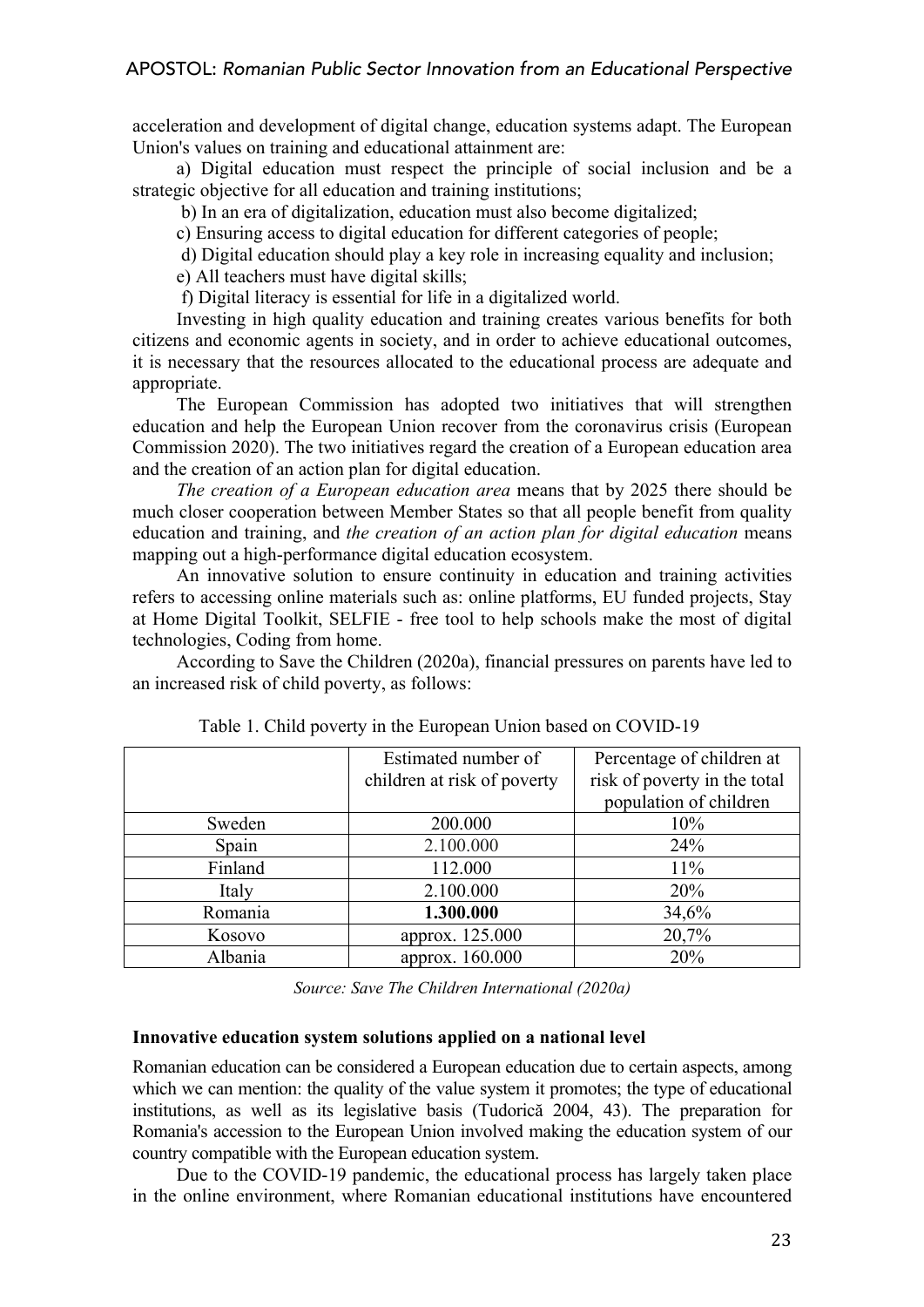difficulties regarding lack of predictability; existence of a marked digital divide between educational establishments; insufficiently developed digital skills for the efficient organization of the teaching process in the online environment and reduced access to technology (Ministry of Education and Research 2021).

Currently, the integrated approach to all aspects of digitalization of public services, including education, is ensured by the provisions of the National Strategy for the Digital Agenda Romania 2020.

The objectives of the Strategy for the digitalization of education are in line with European initiatives and programs on the role of digital technology in the development of education and training systems (Ministry of Education and Research 2021) and are represented by:

▪ European Commission Communication on the new Action Plan for Digital Education 2021-2027 - "Resetting Education and Training for the Digital Age";

▪ European Commission Communication on the creation of a European Education Area by 2025;

▪ New European Skills Agenda for sustainable competitiveness, social equity, and resilience;

▪ Council Recommendation on education and training for sustainable competitiveness, social equity, and resilience;

▪ UNESCO Recommendation on Open Educational Resources.

## **The impact of online education in Romania**

According to a study by Save the Children (2020b), the following issues have been identified regarding the situation in Romania:

• 47% of children used their mobile phone to take part in online courses,

• 27.2% of children had school subjects not covered during the school suspension,

• 47.5% felt bored during online classes, 32.7% felt tired, 27.1% felt angry,

• 57.4% of children said that playing games on their phone, tablet or computer was their main recreational activity,

• 54.7% of children mention internet addiction as the main threat.

According to the European Commission (2019), digital infrastructure in schools is underdeveloped, especially in rural areas. Very few schools are extremely well equipped and digitally connected. Only 14% of Romanian pupils in primary education (EU average: 35%), 16% in lower secondary education (EU average: 52%) and 31% in upper secondary education (EU average: 72%) study in such schools.

## **Conclusions**

With the adoption of the National Strategy on the Digital Agenda, Romania has progressively integrated digital technology elements into its policies, curricula and training programs and, although major investments have been made at national level, the absence of monitoring and support mechanisms has resulted in a lack of sustainability of many of these initiatives.

The background of those receiving education and training has a significant influence on their performance, as it affects the inequality of opportunities. Even if measures have been taken to mitigate the impact of COVID-19, there is still a possibility that the move to e-learning in education will exacerbate existing inequalities.

Even though the shift to online learning and training activities has positive aspects (Rotaru 2016, 326-334), the negative ones tend to predominate through the emergence of boredom, the creation of addiction to Internet use, the use of online games, etc. Moreover, the shift to online has visibly disfavored people who do not have access to an